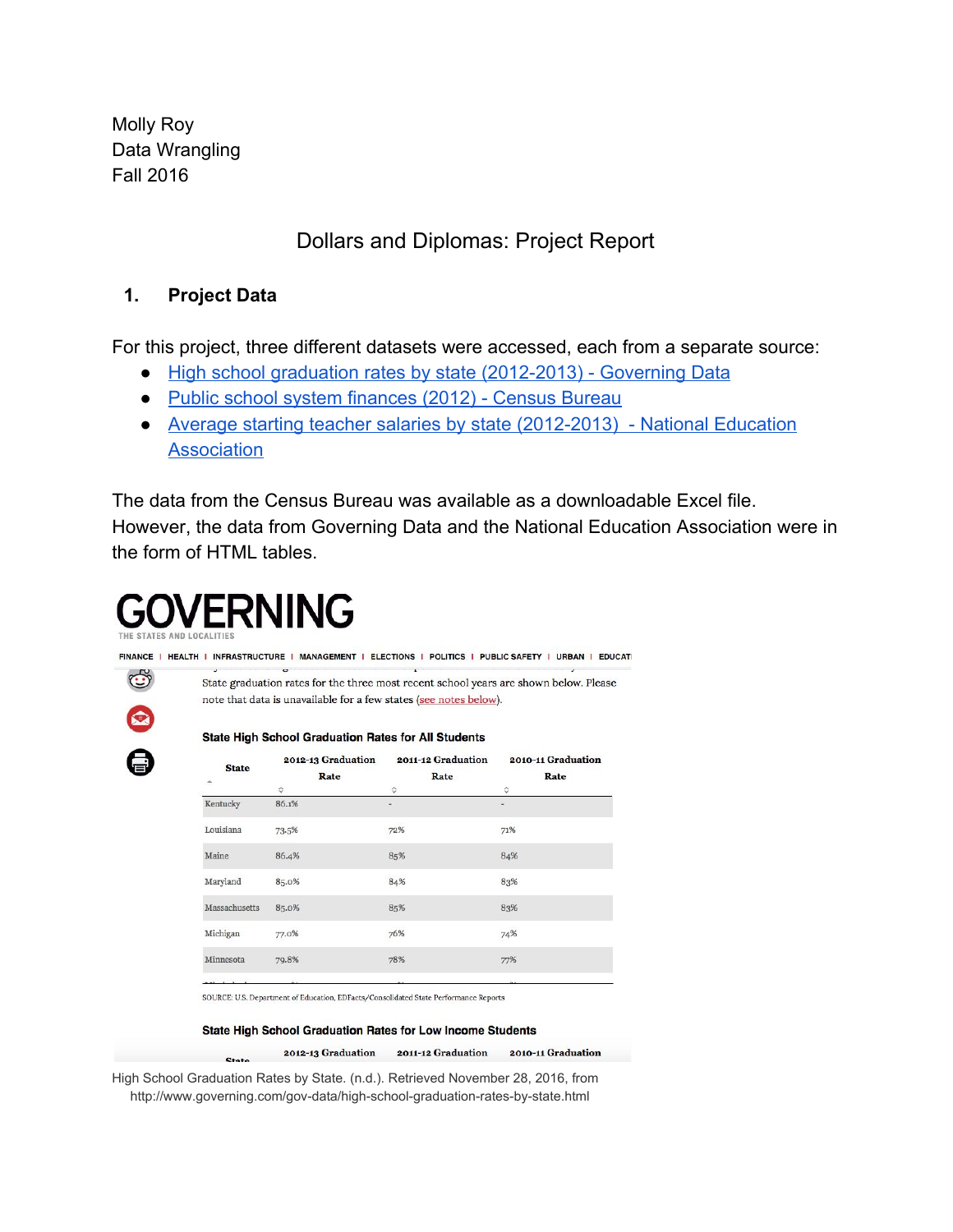| $ {\bf P} $<br>EDUCATION<br>ASSOCIATION<br><b>Great Public Schools for Every Student</b>                                                        |                                      | <b>ABOUT NEA</b>                                                                  | Google" Custom Search<br>PRESS CENTER AFFILIATES | <b>PARENTS JOIN</b> |
|-------------------------------------------------------------------------------------------------------------------------------------------------|--------------------------------------|-----------------------------------------------------------------------------------|--------------------------------------------------|---------------------|
| <b>ELISSUES AND ACTION</b>                                                                                                                      |                                      | <b>II TOOLS AND IDEAS</b>                                                         |                                                  | <b>CI GRANT</b>     |
| Back to: Issues And Action / More Issues / Professional Pay / Research & Tools / 2012-2013 Average Starting<br><b>Teacher Salaries by State</b> |                                      |                                                                                   |                                                  |                     |
| <b>ESSA</b> Implementation<br><b>Begins</b><br>College Affordability and<br>Debt Services                                                       | Like 1.2K Share <b>W</b> Tweet       | 2012-2013 Average Starting<br><b>Teacher Salaries by State</b><br>$Pinit$ + Share | 360                                              |                     |
| Human & Civil Rights                                                                                                                            |                                      |                                                                                   |                                                  |                     |
| <b>Education Funding</b>                                                                                                                        |                                      |                                                                                   |                                                  |                     |
|                                                                                                                                                 | <b>HIGHLIGHTS</b>                    |                                                                                   |                                                  |                     |
| Legislative Action Center                                                                                                                       |                                      |                                                                                   |                                                  |                     |
| Raise Your Hand for<br><b>Public Education</b>                                                                                                  |                                      | 2012-13 National Average Starting Teacher Salary: \$36,141                        |                                                  |                     |
| Reference Center                                                                                                                                | <b>State</b>                         |                                                                                   | <b>Avg. Starting Salary</b>                      |                     |
| More Issues                                                                                                                                     | Alabama                              |                                                                                   | \$36,198                                         |                     |
| Professional Pay                                                                                                                                | Alaska                               |                                                                                   | \$44,166                                         |                     |
| <sup>□</sup> Our Position & Actions                                                                                                             | Arkansas                             |                                                                                   | \$32,691                                         |                     |
| <sup>D</sup> Take Action                                                                                                                        | Arizona                              |                                                                                   |                                                  |                     |
| Research & Tools                                                                                                                                | California*                          |                                                                                   | \$31,874                                         |                     |
| Articles & Multimedia                                                                                                                           |                                      |                                                                                   | \$41,259                                         |                     |
| <sup>D</sup> Share & Discuss                                                                                                                    | Colorado                             |                                                                                   | \$32,126                                         |                     |
| <b>Pensions</b>                                                                                                                                 | Connecticut<br>District of Columbia* |                                                                                   | \$42,924<br>\$51,539                             |                     |

2012-2013 average starting teacher salaries by state. (2013, December). Retrieved November 29, 2016, from http://www.nea.org/home/ 2012-2013-average-starting-teacher-salary.html

In order to work with all datasets as CSV files, I used an **[online conversion tool](http://www.convertcsv.com/html-table-to-csv.htm)**, which was simple and effective. The graduation rate data was broken down into three separate CSVs—all students; students from low-income households; and students receiving special education services. Therefore, there were five CSV files in total to work with.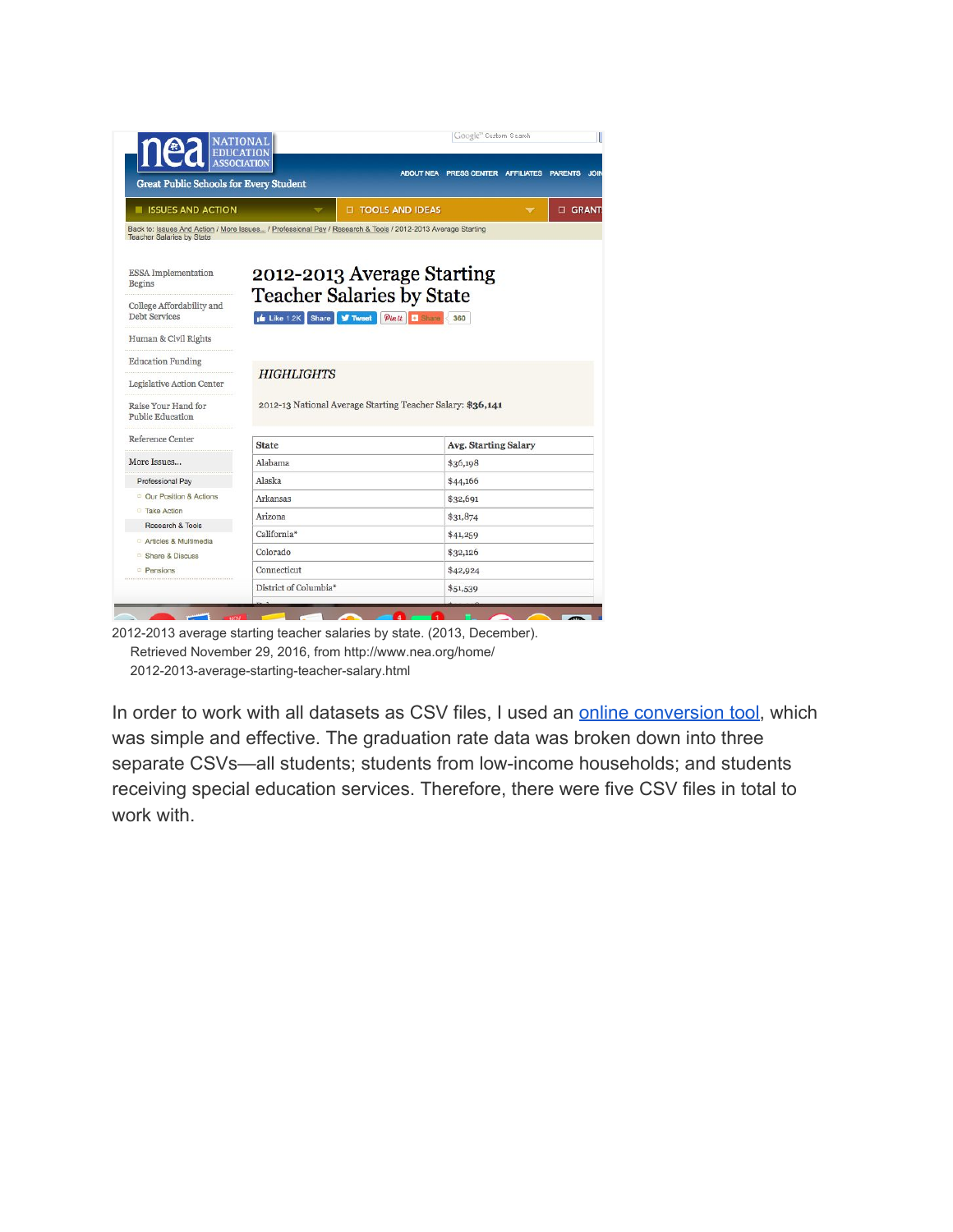Three identically-formatted CSVs for graduation rates:

[mroy@holden ~/assign/project \$ head gradrates.csv State, 2012-13 Graduation Rate, 2011-12 Graduation Rate, 2010-11 Graduation Rate Alaska, 71.8%, 70%, 68% Alabama, 80.0%, 75%, 72% Arkansas, 84.9%, 84%, 81% Arizona, 75.1%, 76%, 78% California, 80.4%, 79%, 76% Colorado, 76.9%, 75%, 74% Connecticut, 85.5%, 85%, 83% District of Columbia, 62.3%, 59%, 59% Delaware, 80.4%, 80%, 78%  $-166$   $-3$   $-1$ 

t

-1

CSV for average starting teacher salary:

[mroy@holden ~/assign/project \$ head teachersalary.csv State, Avg. Starting Salary Alabama, "\$36, 198" Alaska, "\$44, 166" Arkansas, "\$32,691" Arizona, "\$31,874" California\*, "\$41,259" Colorado, "\$32,126" Connecticut, "\$42,924" District of Columbia\*,"\$51,539" Delaware, "\$39,338"

CSV for public school system revenue:

```
mroy@holden ~/assign/project $ head schoolrevenue.csv
head: cannot open 'schoolrevenue.csv' for reading: No such file or directory
mroy@holden ~/assign/project $ head staterevenue.csv
Table 1., Summary of Public Elementary-Secondary School System Finances by State:
Fiscal Year 2012 ............
"(Thousand dollars. Detail may not add to total because of rounding. For meaning
of abbreviations and symbols, see footnotes.)
                                                  ",,,,,,,,,,,,,
,,,,,,,,,,,,
,,,,,,,,,,,,
Geographic area, Elementary-secondary revenue 1,,, Elementary-secondary expendi
ture 1, \ldots, Debt,,
,,,,,,,,,,outstanding,,
,,,From federal,From state,From local,,Current,Capital,,at end of,Cash and,
,,Total,sources,sources,sources,Total,spending,outlay,Other 2 ,fiscal year,secur
ities,
,,,,,,,,,,,,
 "594, 525, 532", "59, 532, 214", "270, 431, 959", "264, 561, 359", "593, 464, 483", "523, 559, 8
01", "50, 202, 327", "19, 702, 355", "402, 158, 950", "175, 836, 175",
mroy@holden ~/assign/project $
```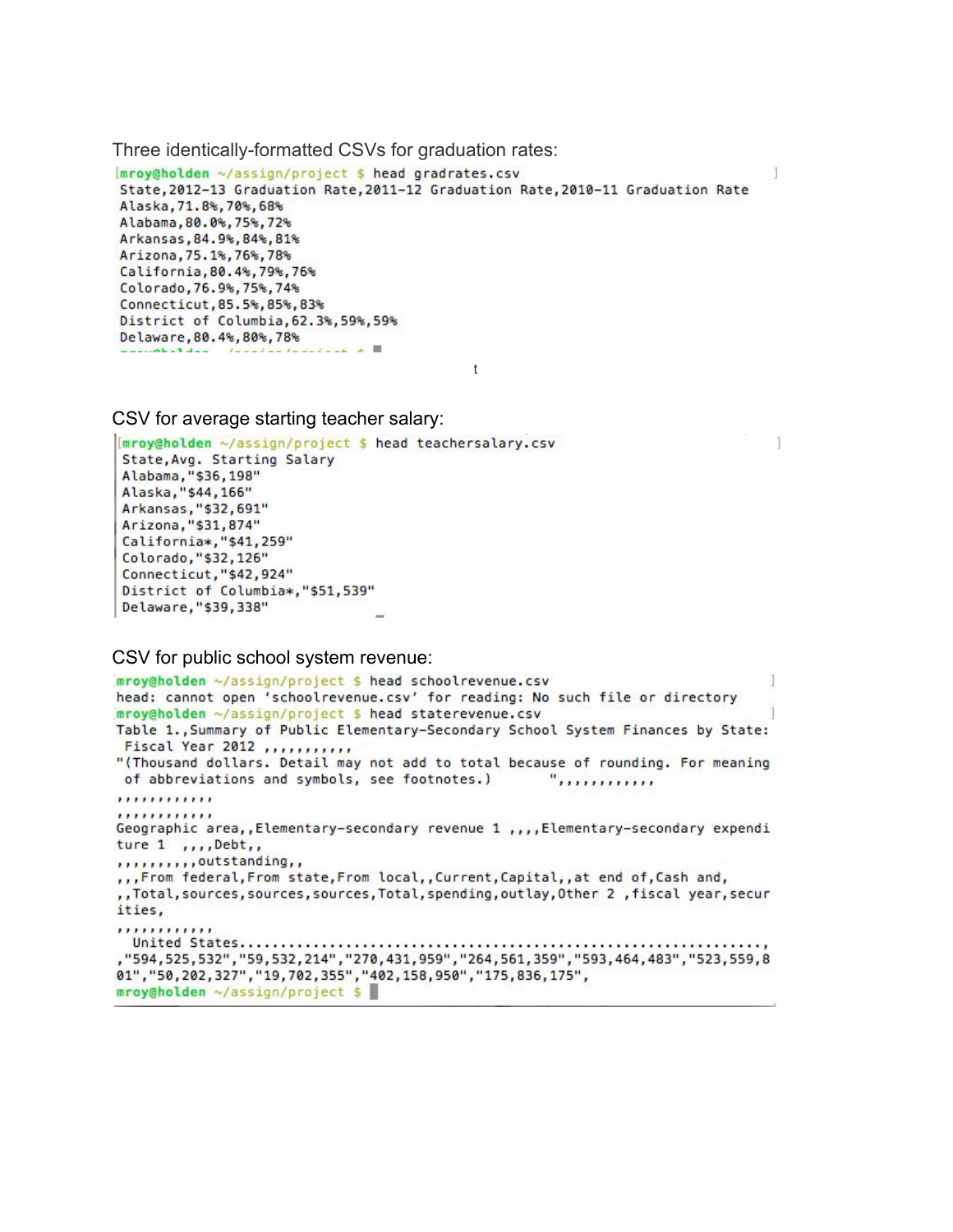# **2. Project Workflow**

2.1. Overview



### 2.2. Database Design

I opted for simplicity in my database design and created one table, as that was all that was really needed for my purposes.

| State            |
|------------------|
| name             |
| grad_rate        |
| grad_rate_lowinc |
| grad_rate_sped   |
| teacher_salary   |
| school revenue   |

As it is a single table, there is no relational vocabulary.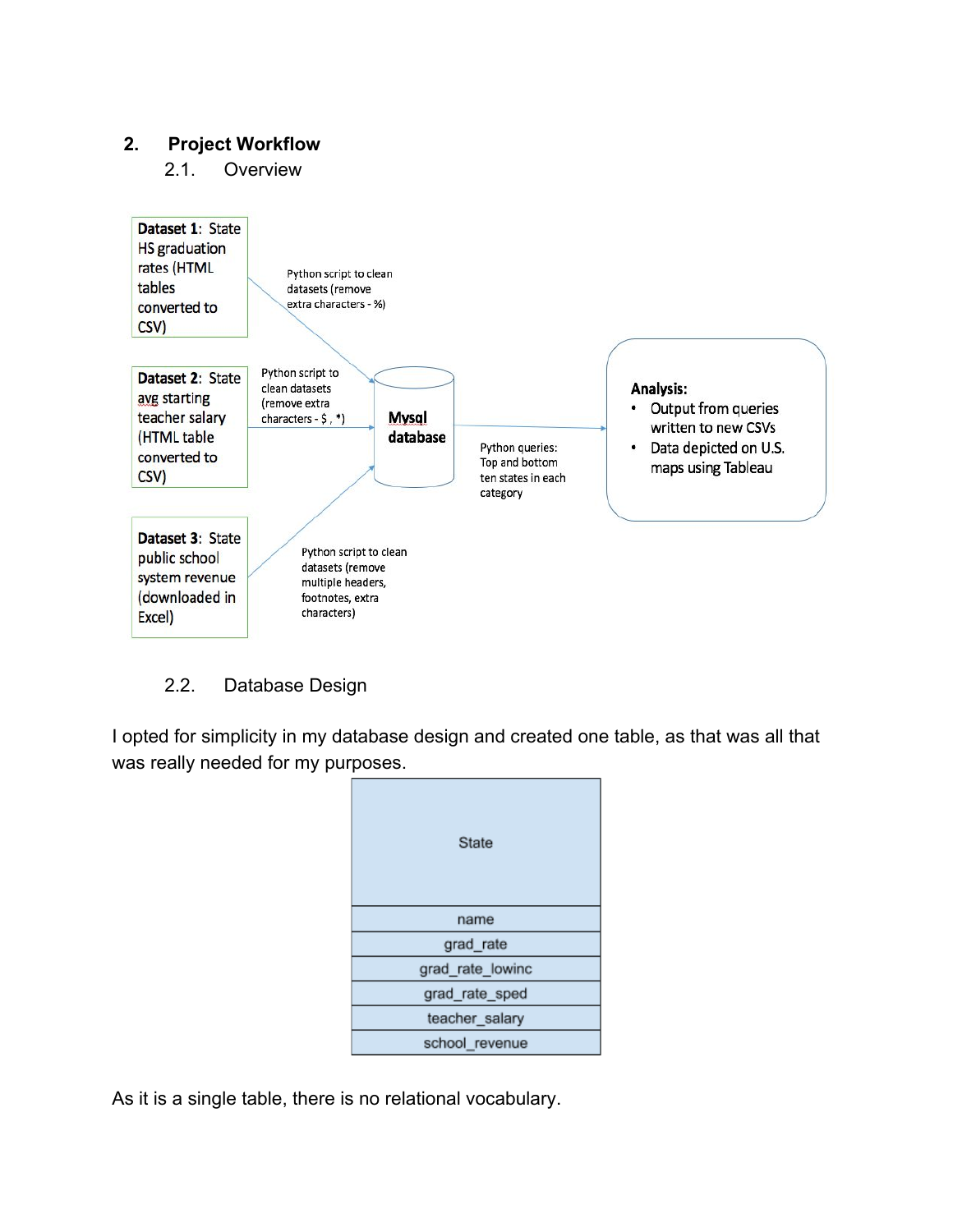id name grad rate grad rate lowinc grad rate sped teacher salary school revenue

#### 2.3. Analysis

The data analysis aimed to highlight any patterns, trends, or correlations between high school graduation rates, teacher salaries, and school system revenue. Obviously each of these elements is complex and multi-layered, with webs of interrelated, influential factors. Examining this data side by side is in no way an assertion of causation, or even a vague suggestion of relationship. With that understanding, patterns are still interesting nonetheless, particularly regional ones in this case. As such, I wanted the data to be presented geographically, which I was able to do using Tableau.

Each of my queries was written to a new CSV, which was uploaded to Tableau and depicted on a United States map. Through this visualization, what emerged was more patterning, or regional clustering, within some of the datasets, as opposed to between them. Not surprisingly, there appears to be no correlation between graduation rate, teacher salary, and school system revenue.



Highest Graduation Rates (%) - All Students

Nothing in the Deep South or west of the Rockies.

**State**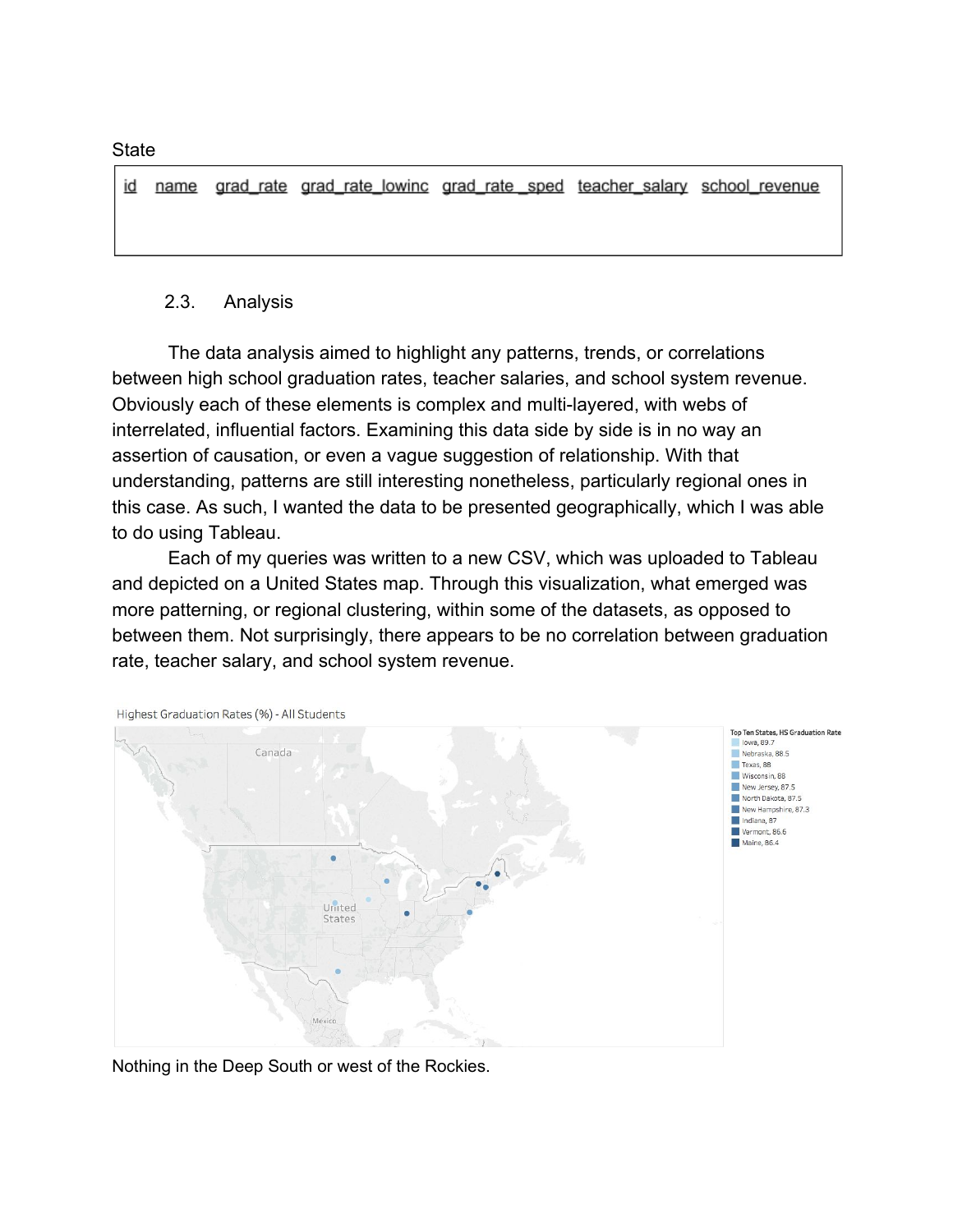Highest Graduation Rates (%) - Low Income Students



Obvious regional clustering, with Hawaii as an outlier.



Lowest Graduation Rates (%) - All Students

The South, the West, and Alaska.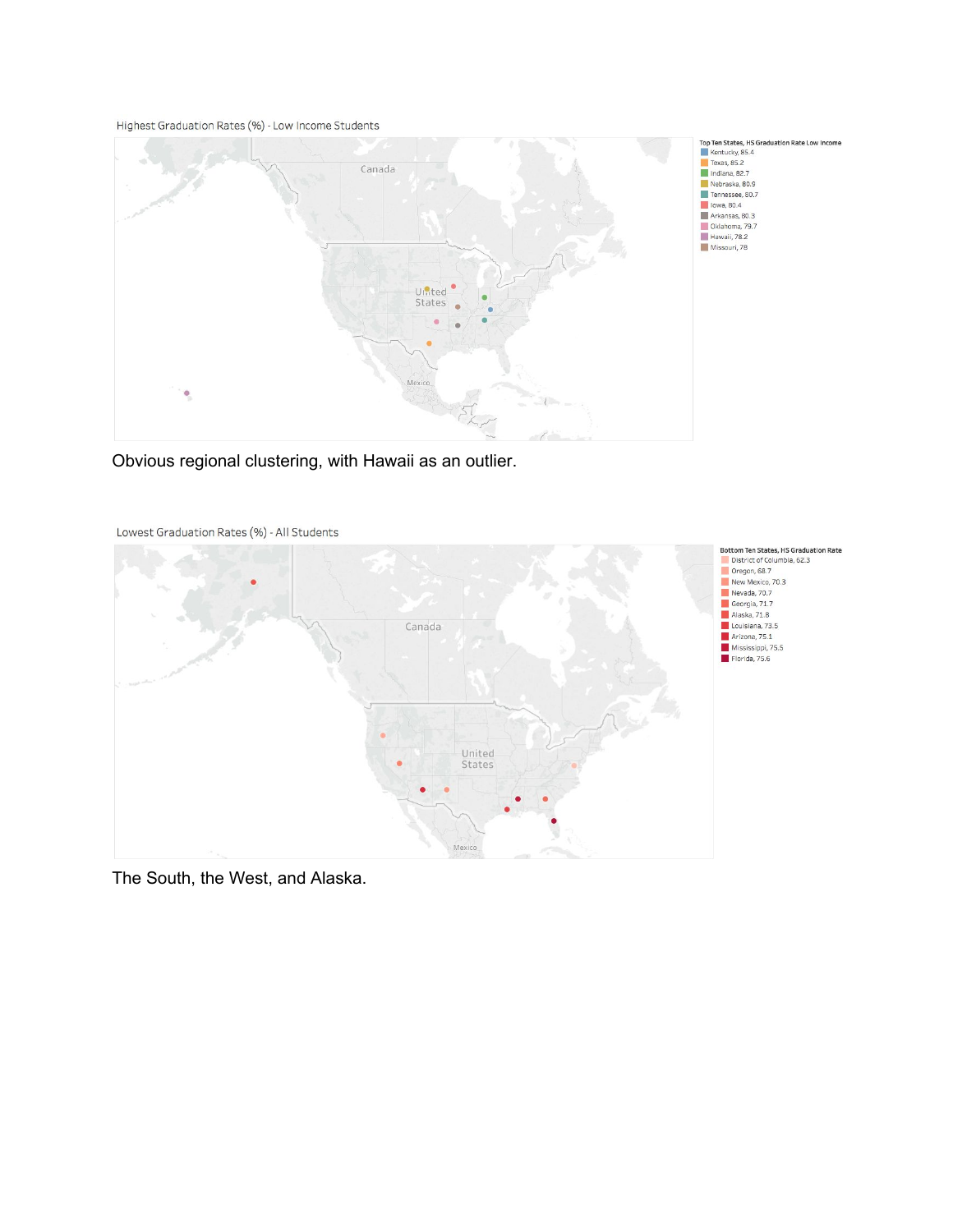Lowest Graduation Rates (%) - Special Education Students







Alaska, Hawaii, California, and New York make sense in this category. Wyoming is somewhat unexpected. Also a clear Northeast trend.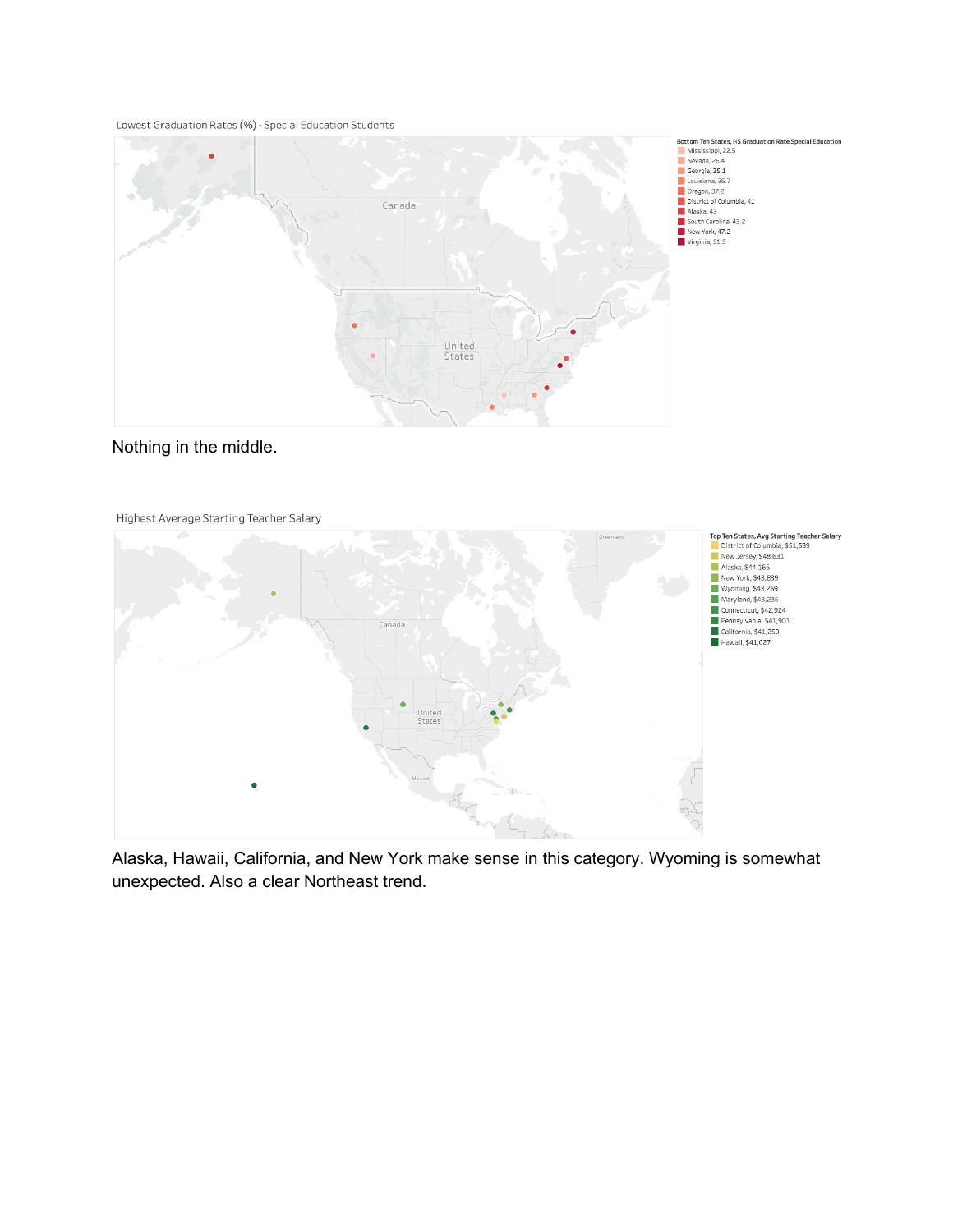

Connecticut, \$42,9.. Pennsylvania, \$41,.. California, \$41,259 Hawaii, \$41,027

Our nation's capital interestingly tops both these lists.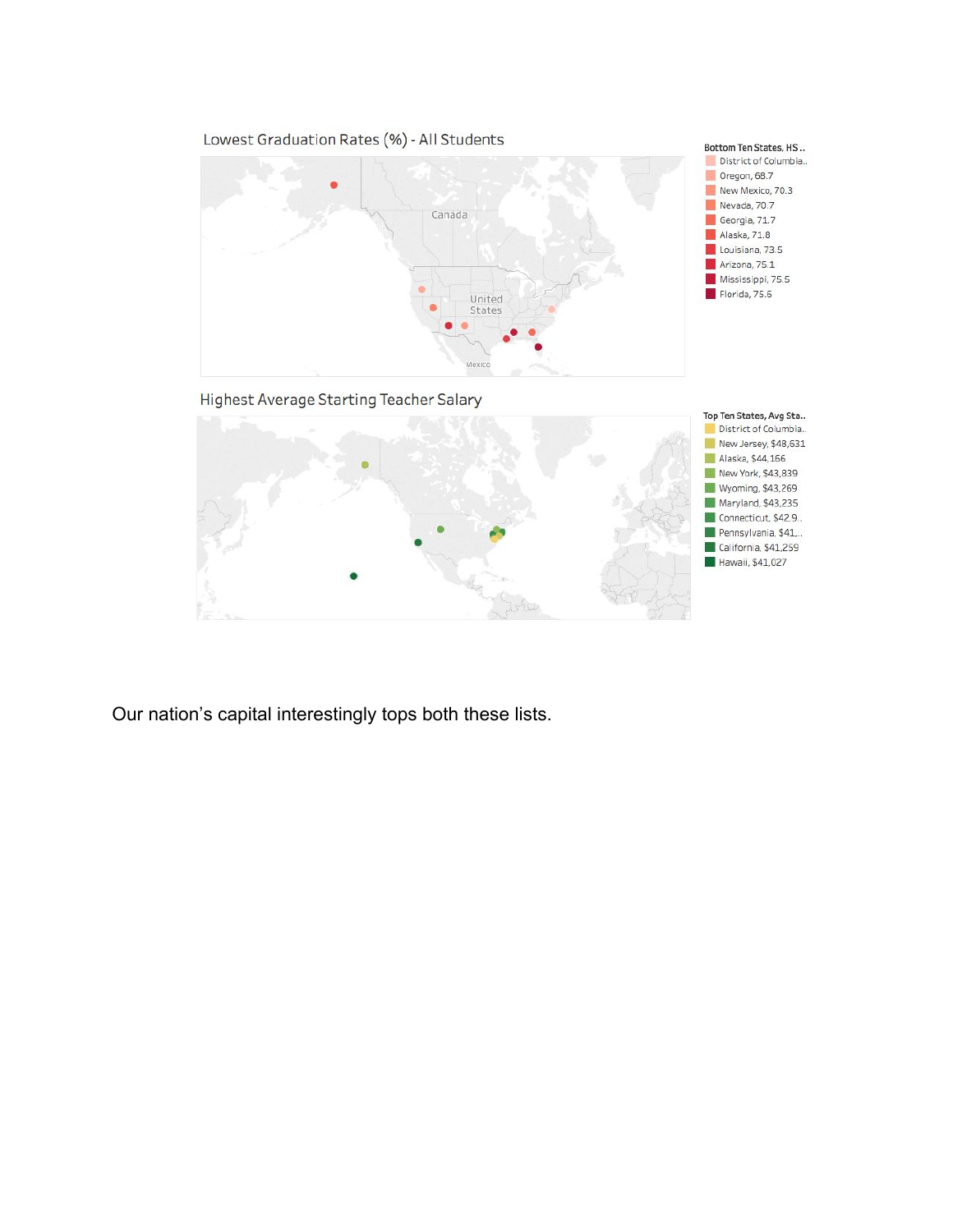

Texas and New Jersey are the only two states to be on both of these lists, and they fall in the same spot on each, third and fifth respectively.

#### **3. Resolving Challenges**

As a complete and true beginner in this field, every step of this project has come with an associated set of challenges. As with any new learning endeavor, these skills and processes have required practice, trial and error, and on a more personal note, management of frustration level. To help navigate the hurdles, I took advantage of all available course materials, including screencasts, tutorials, example code, notes, and handouts, using them as consistent reference points and scaffolding in my skill development. I tried to use the internet for help when possible, though this can be rather difficult when learning any type of new language, as you lack a supportive context or framework for interpreting the search results. However, on a few occasions during this project I found Googling my error messages to be a useful tactic in troubleshooting.